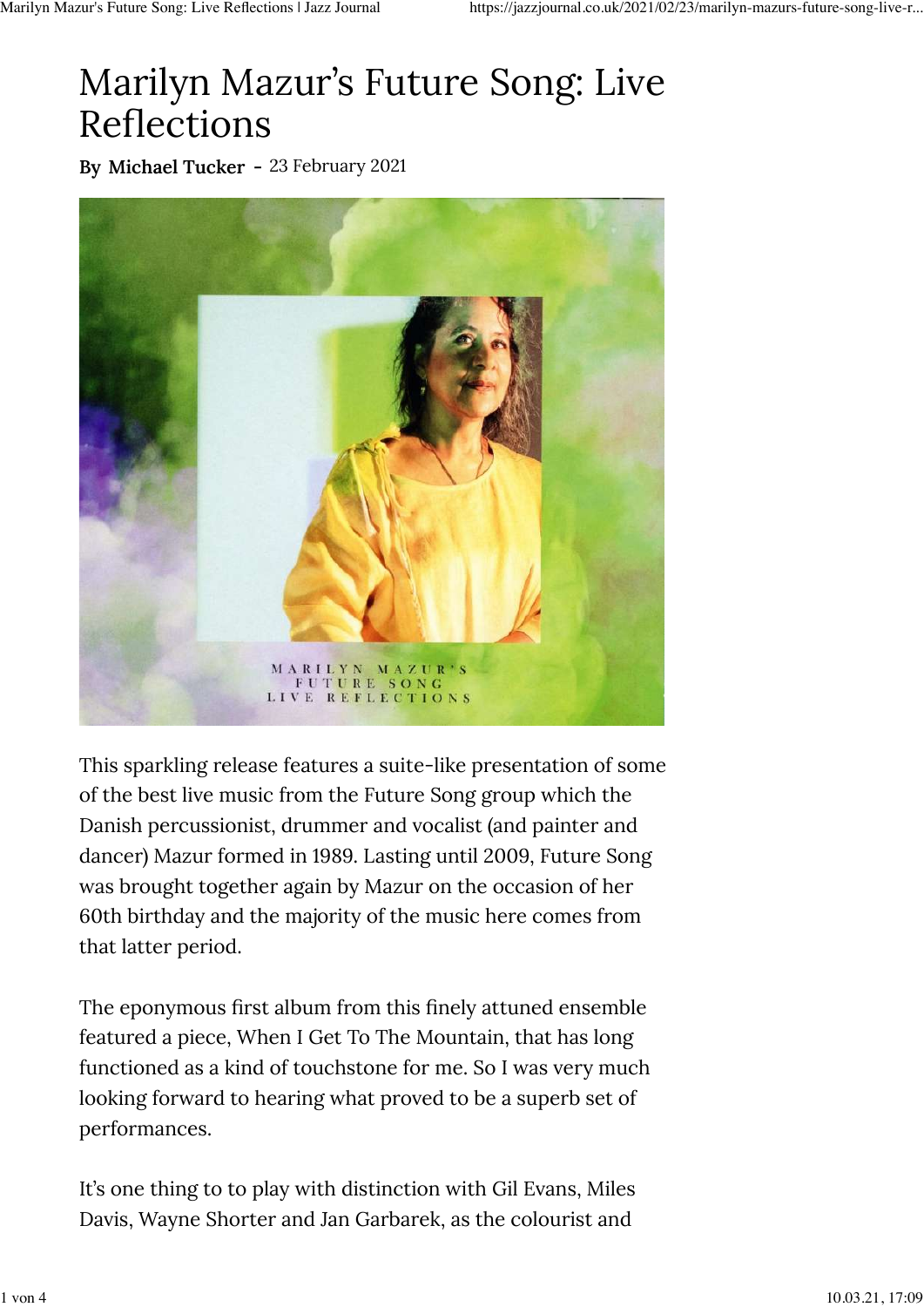kicker Mazur has done. It's another thing to put together a world-ranging group – what Mazur calls a "visionary dream band" – and to inspire that group to come up with some of the most stimulating, rhythmically vibrant yet poetically intimate music of the past few decades.

On this evidence Future Song is one of the best of all post-Weather Report groups to have put their own slant on that outstanding band's category-busting capacity to refigure the relations of composition and improvisation, solo expression and group interplay. As Mazur says, "[The] musicians improvise in a network or, one might say, move around in a maze. It's not soloist after soloist with accompaniment." The resultant anima-rich soundscapes – all based on Mazur compositions – evince their own shape-shifting vein of "continuity in change", embracing as they do both rock energy and jazz subtlety, impressionist tone poem and full-on groove; freshly cast solos and nurturing space, the reverie of a distant echo and the visceral punch of a keening and growling guitar figure.

The Holey offers a lengthy take on all such; while, if Gong-Pri and DreamCatcher profile Molvaer at his lyrical, space-conscious Nordic best, Subway Groove has him cooking urgently over clipped figures in the manner of the Miles of *Live Evil*. Hear further aspects of Molvaer's wide-ranging artistry on First Dream and Reflections. Ulrik is similarly impressive, especially on the concluding Vinterstykke [Winter Piece] where the spare authority of his soaring soprano figures both caresses and ignites the ultra-meditative mood.

The female voice has long had a special role in Mazur's world. If you don't know it, track down her superb *Jordsange/Earth Songs* from 1998 with Aviaja Lumholt (v), the Ars Nova vocal ensemble and the Copenhagen Art Ensemble. *Live Reflections* foregrounds mysterious, wordless episodes of tender invocation and exuberant affirmation in astutely measured passages from Kemanis and Aase as well as the leader herself.

Add to all this various arresting, diversely projected contributions